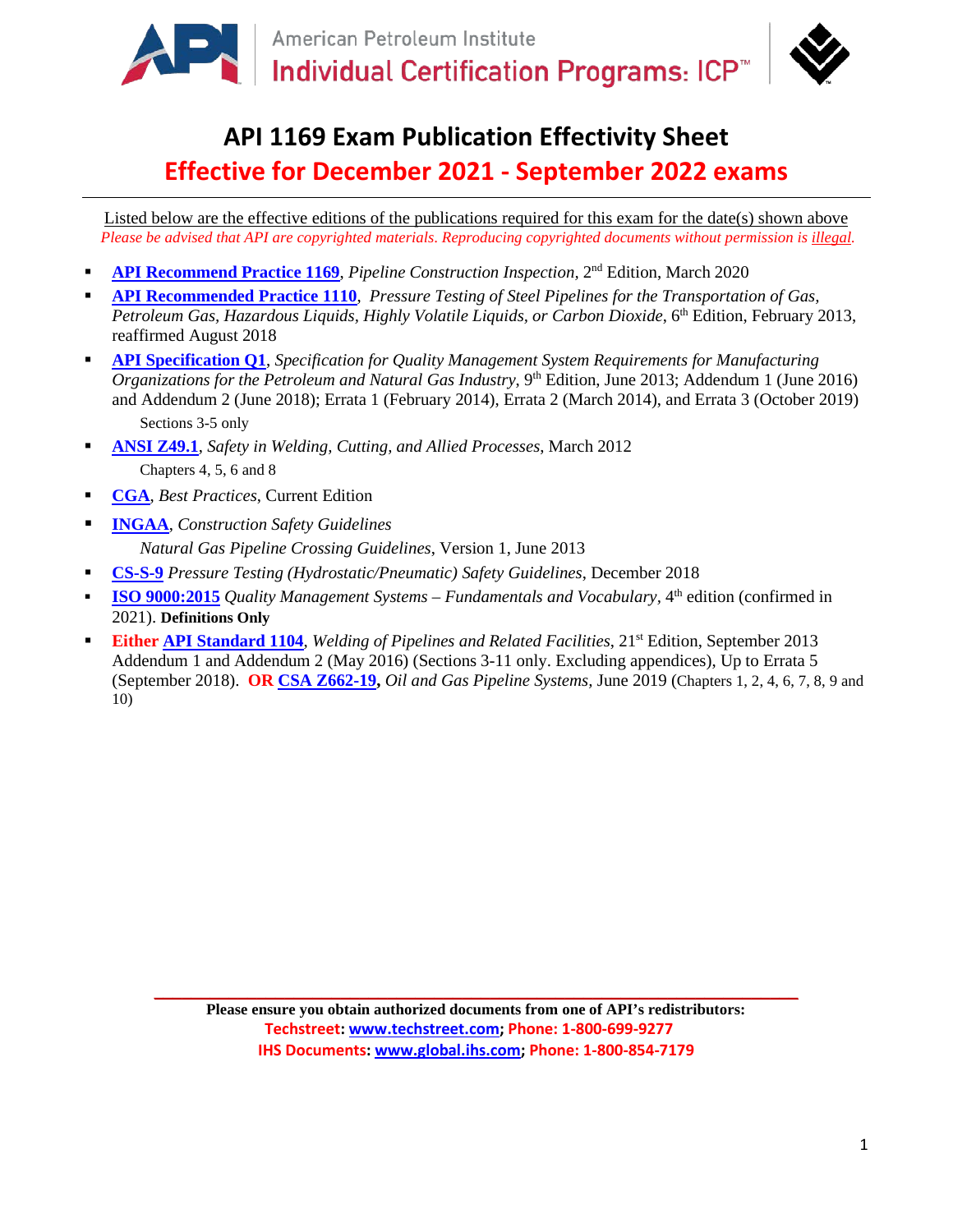

American Petroleum Institute

**Individual Certification Programs: ICP™** 

**Applicants should be familiar with locating information within the below federal regulations. Either US federal regulations or the Canadian federal regulations may be used. Please check the API website for PDFs of the below references. Only regulations listed below will be available to applicants on the computer during the exam:**

- **Code of Federal Regulations (CFR) [49 CFR 192](http://www.api.org/%7E/media/Files/Certification/ICP/ICP-Certification-Programs/1169_2017_GovRefDocs/1169_USA_49-CFR-192_Eff-04-2017.pdf)**, *Transportation of Natural and Other Gas by Pipeline: Minimum Federal Safety Standards*: Article 7, Subpart E, Subpart G, Article 505, Article 614 & Article 707
- **[49 CFR 195](http://www.api.org/%7E/media/Files/Certification/ICP/ICP-Certification-Programs/1169_2017_GovRefDocs/1169_USA_49-CFR-195_Eff-04-2017.pdf)**, *Transportation of Hazardous Liquids by Pipeline:* Article 2, Article 3, Subpart D, Article 302, Article 310, & Article 410
- **Code of Federal Regulations (CFR) [29 CFR 1910](http://www.api.org/%7E/media/Files/Certification/ICP/ICP-Certification-Programs/1169_2017_GovRefDocs/1169_USA_29-CFR-1910_OSHA_Eff-04-2017.pdf)**, *Occupational Safety and Health Standards*

(OSHA): Article 119, Subpart I (Excluding Article 140 & Subpart I Appendices), Articles 145-147 (Excluding Appendices) & Article 184 **[29 CFR 1926](http://www.api.org/%7E/media/Files/Certification/ICP/ICP-Certification-Programs/1169_2017_GovRefDocs/1169_USA_29-CFR-1926_OSHA_Eff-04-2017.pdf)**, *Safety and Health Regulations for Construction* (OSHA): Subpart C, Article 62 (Excluding Appendices), Article 102, Article 152, Articles 250-251, , Article 451, Articles 500-501, Article601, Subpart P, Article 902 and 914 & Article 1417. **[49 CFR 172,](http://www.api.org/%7E/media/Files/Certification/ICP/ICP-Certification-Programs/1169_2017_GovRefDocs/1169_USA_49-CFR-172_Eff-04-2017.pdf)** *Hazardous Materials Table, Special Provisions Hazardous Materials Communication, Emergency Response Information, Training Requirements, and Security Plans*: Article 101 (excluding appendices)

**US References Canadian Equivalents**

#### **Safety**

- **[Canada Occupational Health and Safety Regulations](http://www.api.org/%7E/media/Files/Certification/ICP/ICP-Certification-Programs/1169_2017_GovRefDocs/1169_Canada_SOR-86-304_OccupHealthSafetyReg_SOR86-304_eff-04-2017.pdf)  [\(COHS\)](http://www.api.org/%7E/media/Files/Certification/ICP/ICP-Certification-Programs/1169_2017_GovRefDocs/1169_Canada_SOR-86-304_OccupHealthSafetyReg_SOR86-304_eff-04-2017.pdf)** (F)**:** Parts III, IV, X, XI, 1XII, XIV, XV and XIX
- **Transport Canada** *[Transportation of Dangerous Goods](http://www.api.org/%7E/media/Files/Certification/ICP/ICP-Certification-Programs/1169_2017_GovRefDocs/1169_Canada_TransportDangerousGoods_Eff-04-2017.pdf)  [Regulations](http://www.api.org/%7E/media/Files/Certification/ICP/ICP-Certification-Programs/1169_2017_GovRefDocs/1169_Canada_TransportDangerousGoods_Eff-04-2017.pdf)* (F): Parts 1.4, 2 (excluding appendices 1 & 3 through 5), 4 & 6

### **Environmental**

- **Code of Federal Regulations (CFR) [33 CFR 321,](http://www.api.org/%7E/media/Files/Certification/ICP/ICP-Certification-Programs/1169_2017_GovRefDocs/1169_USA_33-CFR-321_Eff-04-2017.pdf)** *Permits for Dams and Dikes in Navigable Waters of the United States* **[40 CFR 300,](http://www.api.org/%7E/media/Files/Certification/ICP/ICP-Certification-Programs/1169_2017_GovRefDocs/1169_USA_40-CFR-300_Eff-04-2017.pdf)** *National Oil and Hazardous Substances Pollution Contingency Plan***:** Subparts A & E **Federal Energy Regulatory Commission:** Office of
- Energy Projects *[Wetland and Waterbody Construction and Mitigation](http://www.api.org/%7E/media/Files/Certification/ICP/ICP-Certification-Programs/1169_2017_GovRefDocs/1169_USA_FERC_WetlandWaterbodyConstrMitigation_Eff-04-2017.pdf)  [Procedures,](http://www.api.org/%7E/media/Files/Certification/ICP/ICP-Certification-Programs/1169_2017_GovRefDocs/1169_USA_FERC_WetlandWaterbodyConstrMitigation_Eff-04-2017.pdf)* May 2013. *[Upland Erosion Control, Revegetation, and Maintenance](http://www.api.org/%7E/media/Files/Certification/ICP/ICP-Certification-Programs/1169_2017_GovRefDocs/1169_USA_FERC_UplandErosionRevegetation_Eff-04-2017.pdf)  [Plan,](http://www.api.org/%7E/media/Files/Certification/ICP/ICP-Certification-Programs/1169_2017_GovRefDocs/1169_USA_FERC_UplandErosionRevegetation_Eff-04-2017.pdf)* May 2013.
- 
- **[33 USC Chapter 9: Protection of Navigable Waters](http://www.api.org/%7E/media/Files/Certification/ICP/ICP-Certification-Programs/1169_2017_GovRefDocs/1169_USA_33-USC-Ch-9_Eff-04-2017.pdf)  [and of Harbor and River Improvements Generally](http://www.api.org/%7E/media/Files/Certification/ICP/ICP-Certification-Programs/1169_2017_GovRefDocs/1169_USA_33-USC-Ch-9_Eff-04-2017.pdf)**  Subchapter I Articles 401,403, 403a, 404, 407
- **[Endangered Species Act of 1973](http://www.api.org/%7E/media/Files/Certification/ICP/ICP-Certification-Programs/1169_2017_GovRefDocs/1169_USA_EndangeredSpeciesAct1973_Eff-04-2017.pdf)**: Sections 3, 4, 7, 9, 10, 12 **[Species at Risk Act \(S.C. 2002, c. 29\)](http://www.api.org/%7E/media/Files/Certification/ICP/ICP-Certification-Programs/1169_2017_GovRefDocs/1169_Canada_SpeciesAtRiskAct-SC2002-c29_eff-04-2017.pdf)** (F)
- **[Canadian Environmental Protection Act, 1999 \(S.C.](http://www.api.org/%7E/media/Files/Certification/ICP/ICP-Certification-Programs/1169_2017_GovRefDocs/1169_Canada_EnvironmentalProtectAct_SC1999-c33_eff-04-2017.pdf)  [1999, c.33\)](http://www.api.org/%7E/media/Files/Certification/ICP/ICP-Certification-Programs/1169_2017_GovRefDocs/1169_Canada_EnvironmentalProtectAct_SC1999-c33_eff-04-2017.pdf)** (F)**:** Sections 3, 64-65 & 90-99
- **Fisheries and Oceans,** *[Land Development Guidelines for](http://www.api.org/%7E/media/Files/Certification/ICP/ICP-Certification-Programs/1169_2017_GovRefDocs/1169_Canada_FisheriesOceansLandDevelop_eff-04-2017.pdf)  the Protection [of Aquatic Habitat](http://www.api.org/%7E/media/Files/Certification/ICP/ICP-Certification-Programs/1169_2017_GovRefDocs/1169_Canada_FisheriesOceansLandDevelop_eff-04-2017.pdf)*: Section 3
- **[Canada Water Act](http://www.api.org/%7E/media/Files/Certification/ICP/ICP-Certification-Programs/1169_2017_GovRefDocs/1169_Canada_RSC-WaterAct_RSC1985-cC-11_eff-04-2017.pdf) (R.S.C., 1985, c.C-11)** (F)**:** Part II
- **[Canadian Energy Pipeline Association \(CEPA\)](http://www.api.org/%7E/media/Files/Certification/ICP/ICP-Certification-Programs/1169_2017_GovRefDocs/1169_Canada_CEPA-PipelineWatercourseCrossings_Eff-04-2017.pdf)***, [Pipeline Associated Watercourse Crossings](http://www.api.org/%7E/media/Files/Certification/ICP/ICP-Certification-Programs/1169_2017_GovRefDocs/1169_Canada_CEPA-PipelineWatercourseCrossings_Eff-04-2017.pdf)*, 4<sup>th</sup> Edition, November 2012
- **[Migratory Bird Permits \(50 CFR Part 21\):](http://www.api.org/%7E/media/Files/Certification/ICP/ICP-Certification-Programs/1169_2017_GovRefDocs/1169_USA_50-CFR-21_Eff-04-2017.pdf)** Subpart B **[Migratory Bird Convention Act, 1994 \(S.C. 1994, c.22\)](http://www.api.org/%7E/media/Files/Certification/ICP/ICP-Certification-Programs/1169_2017_GovRefDocs/1169_Canada_MigratoryBirdConventionAct_SC1994-c22_eff-04-2017.pdf)** (F)**:**
	- Sections 4-6 & 12
	- **[Navigation Protection Act \(R.S.C.,1985, c. N-22\)](http://www.api.org/%7E/media/Files/Certification/ICP/ICP-Certification-Programs/1169_2017_GovRefDocs/1169_Canada_NavigationProtectionAct_RSC195-cN-22_eff-04-2017.pdf)** (F)**: S**ections 2-14 & 21-26
	- Sections 2, 32-39 & 56-64

Canadian documents with  $(F)$  listed next to their titles indicates that the document is provided in both English and French during the exam. Please note that not all documents have French translations.